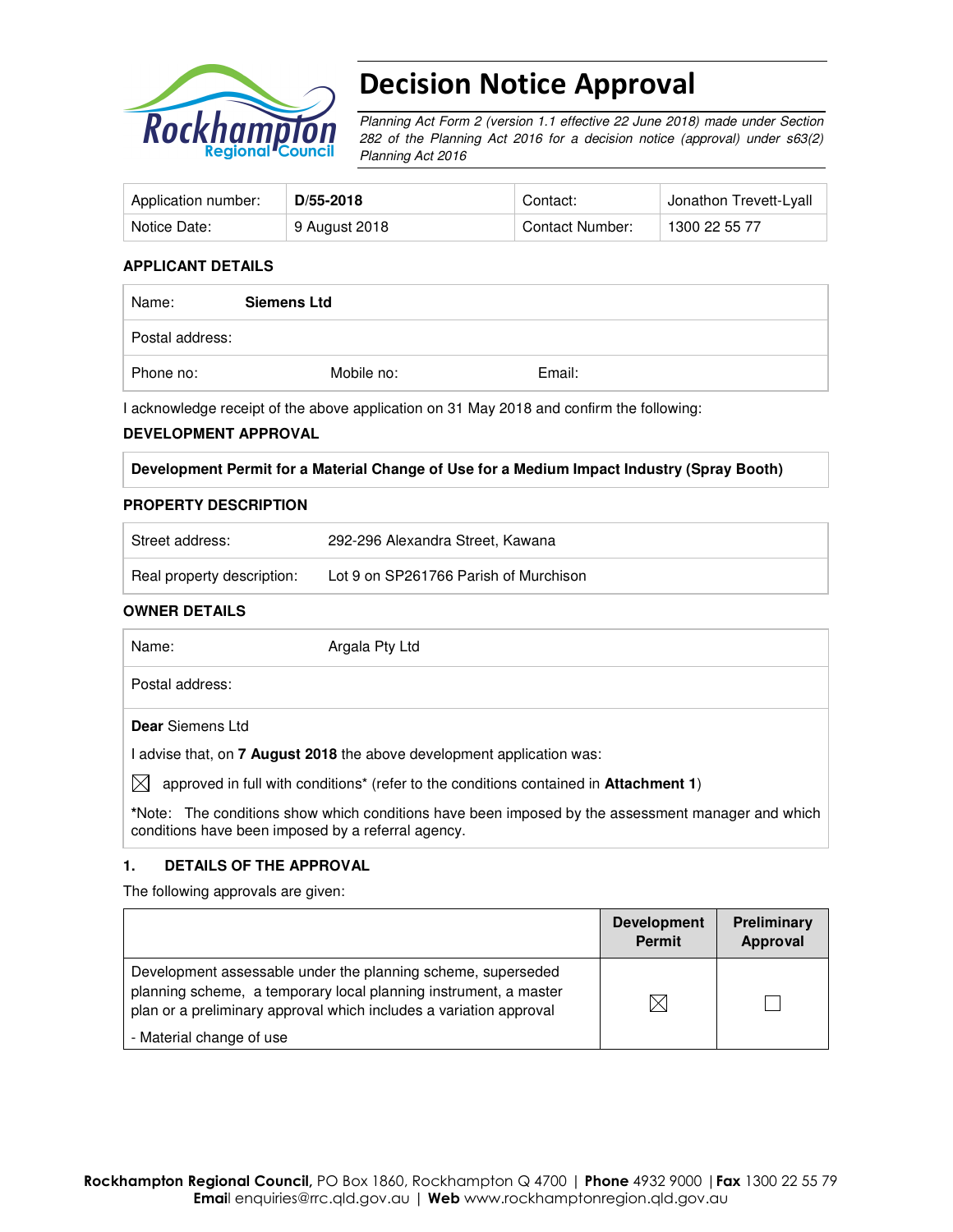## **2. CONDITIONS**

This approval is subject to the conditions in Attachment 1.

| 3. | <b>FURTHER DEVELOPMENT PERMITS REQUIRED</b> | <b>NIL</b> |
|----|---------------------------------------------|------------|
|    | 4. SUBMISSIONS                              | <b>NIL</b> |
| 5. | <b>REFERRAL AGENCIES</b>                    | NIL        |

#### **6. THE APPROVED PLANS**

#### **The approved development must be completed and maintained generally in accordance with the approved drawings and documents:**

| <b>Plan/Document Name</b>                    | Plan/Document Reference | Dated         |
|----------------------------------------------|-------------------------|---------------|
| Siemens Spray Booth - Proposed Site Plan     | SP-001, Rev 1           | 22 May 2018   |
| <b>Isometric View</b>                        | Page 01, Rev 00         | 17 April 2018 |
| <b>Isometric View</b>                        | Page 02, Rev 00         | 17 April 2018 |
| <b>Front View</b>                            | Page 03, Rev 00         | 17 April 2018 |
| Side Views                                   | Page 04, Rev 00         | 17 April 2018 |
| Side Section View                            | Page 05, Rev 00         | 17 April 2018 |
| <b>Plan Section View</b>                     | Page 06, Rev 00         | 17 April 2018 |
| <b>Duct Penetration View</b>                 | Page 07, Rev 00         | 17 April 2018 |
| <b>Electricity and Compressed Air Detail</b> | Page 08, Rev 00         | 17 April 2018 |

## **7. CURRENCY PERIOD FOR THE APPROVAL (s.85 of the Planning Act)**

The standard currency periods stated in section 85 of Planning Act 2016 apply to each aspect of development in this approval, if not stated in the conditions of approval attached.

### **8. STATEMENT OF REASONS**

| Description of the<br>development |    | The proposed development is for Material Change of Use - Medium Impact<br>Industry (Spray Booth)                                                                                                                                                                                                                                                          |  |
|-----------------------------------|----|-----------------------------------------------------------------------------------------------------------------------------------------------------------------------------------------------------------------------------------------------------------------------------------------------------------------------------------------------------------|--|
| <b>Reasons for Decision</b>       | a) | The proposed spray booth will be located within an existing industrial<br>shed and will incorporate a ventilation and filtration system into the<br>design which will prevent any worsening of the impacts of a Low Impact<br>Industry use.                                                                                                               |  |
|                                   | b) | The proposed use does not compromise the strategic framework in the<br>Rockhampton Region Planning Scheme 2015;                                                                                                                                                                                                                                           |  |
|                                   | C) | Assessment of the development against the relevant zone purpose,<br>planning scheme codes and planning scheme policies demonstrates<br>that the proposed development will not cause significant adverse<br>impacts on the surrounding natural environment, built environment and<br>infrastructure, community facilities, or local character and amenity; |  |
|                                   | d) | The proposed development does not compromise the relevant State<br>Planning Policy; and                                                                                                                                                                                                                                                                   |  |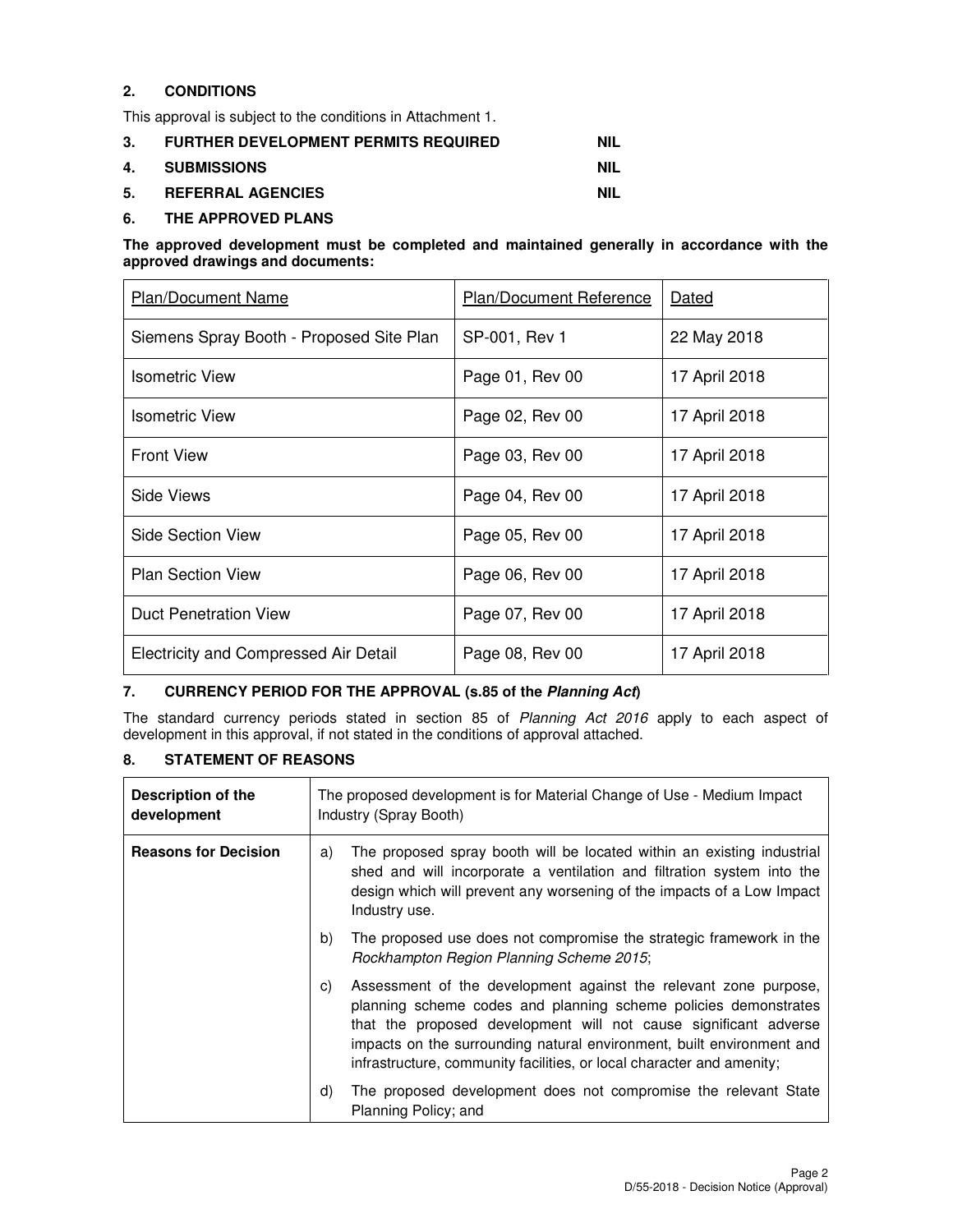|                                            | On balance, the application should be approved because the<br>e)<br>circumstances favour Council exercising its discretion to approve the<br>application even though the development does not comply with an<br>aspect of the assessment benchmarks.                                      |                                                                                                                                                                         |  |  |
|--------------------------------------------|-------------------------------------------------------------------------------------------------------------------------------------------------------------------------------------------------------------------------------------------------------------------------------------------|-------------------------------------------------------------------------------------------------------------------------------------------------------------------------|--|--|
| Assessment<br><b>Benchmarks</b>            | The proposed development was assessed against the following assessment<br>benchmarks:<br>Low Impact Industry Zone Code;<br>٠<br>Access, Parking and Transport Code;<br>Landscape Code;<br>Stormwater Management Code;<br>$\bullet$<br>Waste Management Code; and<br>Water and Sewer Code. |                                                                                                                                                                         |  |  |
| <b>Compliance with</b><br>assessment       | The development was assessed against all of the assessment benchmarks<br>listed above and complies with all of these with the exception listed below.                                                                                                                                     |                                                                                                                                                                         |  |  |
| benchmarks                                 | <b>Assessment</b><br><b>Benchmark</b>                                                                                                                                                                                                                                                     | Reasons for the approval despite non-<br>compliance with benchmark                                                                                                      |  |  |
|                                            | Low Impact Industry<br>Zone Code                                                                                                                                                                                                                                                          | The spray booth incorporates a ventilation and<br>filtration system which will mitigate any potential<br>adverse effects on the adjoining areas.                        |  |  |
|                                            |                                                                                                                                                                                                                                                                                           | The proposed spray booth will be accommodated<br>within an existing industrial shed and will not lead<br>to a worsening of the impacts of a Low Impact<br>Industry use. |  |  |
| <b>Matters prescribed by</b><br>regulation |                                                                                                                                                                                                                                                                                           | The State Planning Policy - Part E;                                                                                                                                     |  |  |
|                                            | The Central Queensland Regional Plan;<br>٠                                                                                                                                                                                                                                                |                                                                                                                                                                         |  |  |
|                                            |                                                                                                                                                                                                                                                                                           | The Rockhampton Region Planning Scheme 2015.                                                                                                                            |  |  |
|                                            | The common material, being the material submitted with the<br>application.                                                                                                                                                                                                                |                                                                                                                                                                         |  |  |

#### **9. APPEAL RIGHTS**

The rights of an applicant to appeal to a tribunal or the Planning and Environment Court against a decision about a development application are set out in chapter 6, part 1 of the Planning Act 2016. There may also be a right to make an application for a declaration by a tribunal (see chapter 6, part 2 of the Planning Act 2016).

#### Appeal by an applicant

An applicant for a development application may appeal to the Planning and Environment Court against the following:

- the refusal of all or part of the development application
- a provision of the development approval
- the decision to give a preliminary approval when a development permit was applied for
- a deemed refusal of the development application.

An applicant may also have a right to appeal to the Development tribunal. For more information, see schedule 1 of the Planning Act 2016.

The timeframes for starting an appeal in the Planning and Environment Court are set out in section 229 of the Planning Act 2016.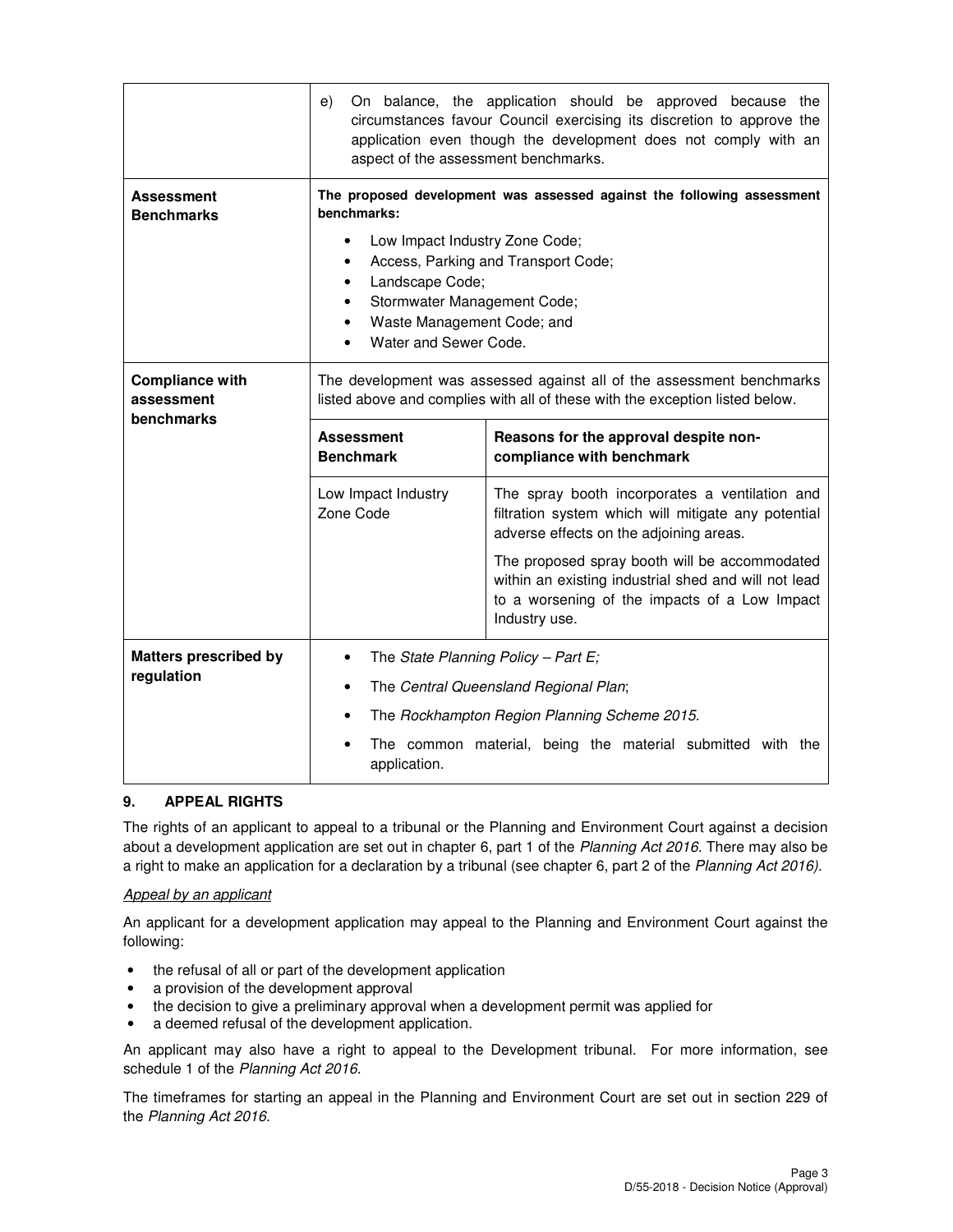**Attachment 2** is an extract from the Planning Act 2016 that sets out the applicant's appeal rights and the appeal rights of a submitter.

### **10. WHEN THE DEVELOPMENT APPROVAL TAKES EFFECT**

This development approval takes effect:

- From the time the decision notice is given – if there is no submitter and the applicant does not appeal the decision to the court.

Or

- When the submitter's appeal period ends – if there is a submitter and the applicant does not appeal the decision to the court.

Or

- Subject to the decision of the court, when the appeal is finally decided – if an appeal is made to the court.

#### **11. ASSESSMENT MANAGER**

| Name: | Tarnya Fitzgibbon             | Signature: | Date: 9 August 2018 |
|-------|-------------------------------|------------|---------------------|
|       | <b>COORDINATOR</b>            |            |                     |
|       | <b>DEVELOPMENT ASSESSMENT</b> |            |                     |

#### **Attachment 1 – Conditions of the approval**

**Part 1 – Conditions imposed by the assessment manager [Note: where a condition is imposed about** infrastructure under Chapter 4 of the Planning Act 2016, the relevant provision of the Act under which this condition was imposed must be specified.]

#### **Attachment 2—Extract on appeal rights**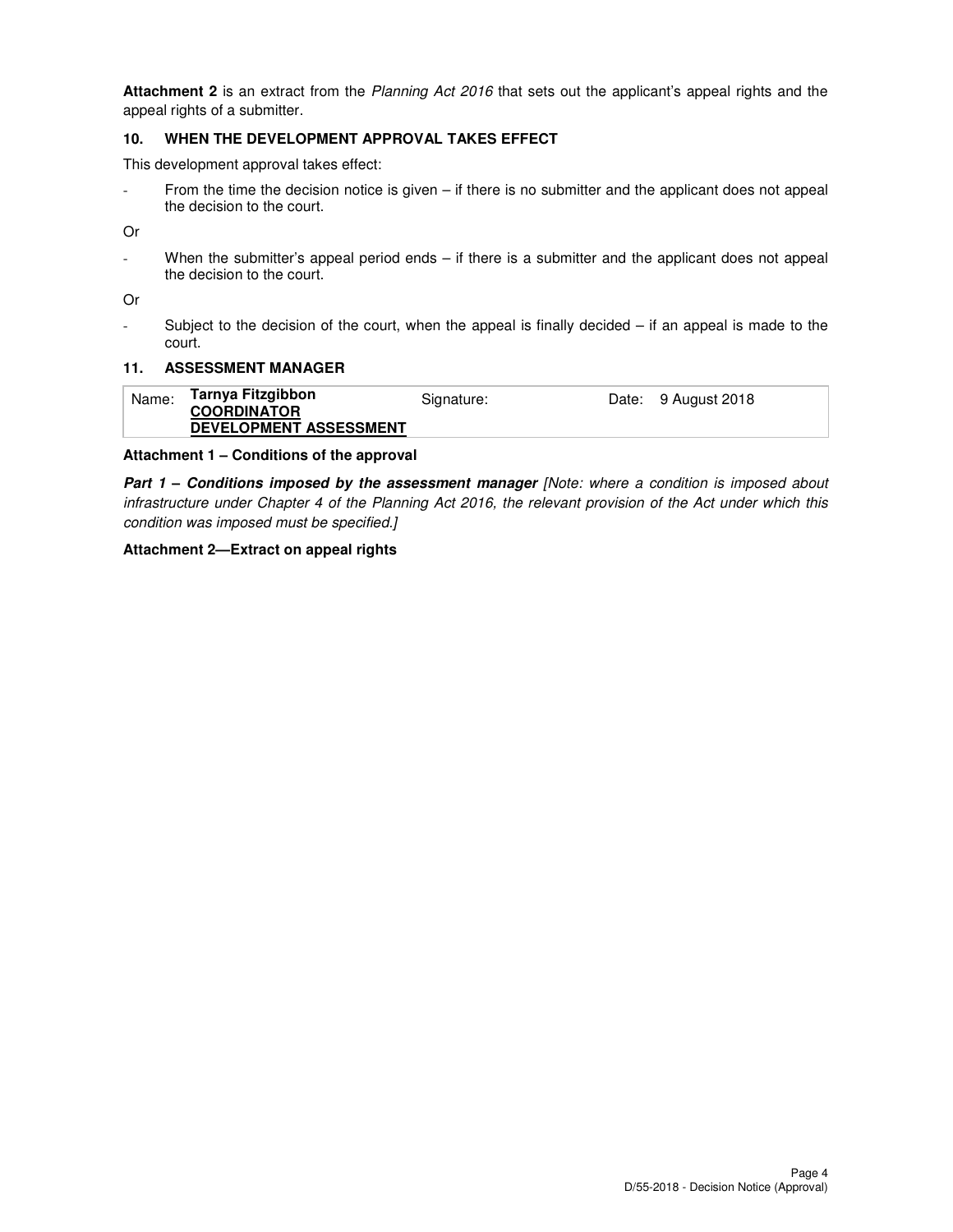

## **Attachment 1 – Part 1 Rockhampton Regional Council Conditions**

Planning Act 2016

## 1.0 ADMINISTRATION

- 1.1 The Developer and his employee, agent, contractor or invitee is responsible for ensuring compliance with the conditions of this development approval.
- 1.2 Where these Conditions refer to "Council" in relation to requiring Council to approve or to be satisfied as to any matter, or conferring on the Council a function, power or discretion, that role may be fulfilled in whole or in part by a delegate appointed for that purpose by the Council.
- 1.3 All conditions, works, or requirements of this development must be undertaken, completed, and be accompanied by a Compliance Certificate for any operational works required by this development approval:
	- 1.3.1 to Council's satisfaction;
	- 1.3.2 at no cost to Council; and
	- 1.3.3 prior to the commencement of the use

unless otherwise stated.

- 1.4 All works must be designed, constructed and maintained in accordance with the relevant Council policies, guidelines and standards, unless otherwise stated.
- 1.5 All engineering drawings/specifications, design and construction works must be in accordance with the requirements of the relevant Australian Standards and must be approved, supervised and certified by a Registered Professional Engineer of Queensland.

## 2.0 APPROVED PLANS AND DOCUMENTS

2.1 The approved development must be completed and maintained generally in accordance with the approved plans and documents, except where amended by any condition of this development approval:

| <b>Plan/Document Name</b>                   | Plan/Document Reference | Dated         |
|---------------------------------------------|-------------------------|---------------|
| Siemens Spray Booth - Proposed<br>Site Plan | SP-001, Rev 1           | 22 May 2018   |
| <b>Isometric View</b>                       | Page 01, Rev 00         | 17 April 2018 |
| Isometric View                              | Page 02, Rev 00         | 17 April 2018 |
| <b>Front View</b>                           | Page 03, Rev 00         | 17 April 2018 |
| Side Views                                  | Page 04, Rev 00         | 17 April 2018 |
| Side Section View                           | Page 05, Rev 00         | 17 April 2018 |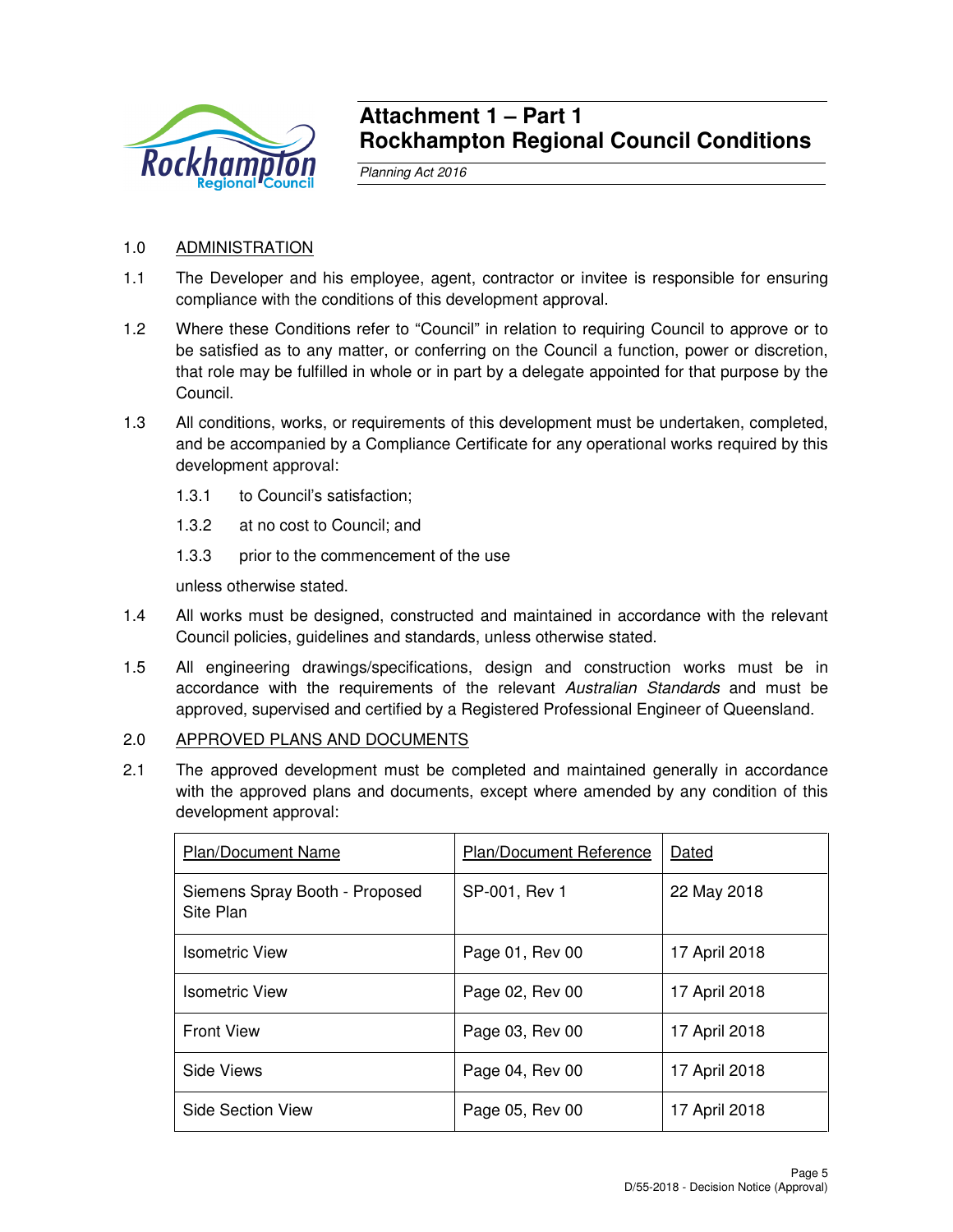| <b>Plan/Document Name</b>                       | <b>Plan/Document Reference</b> | Dated         |
|-------------------------------------------------|--------------------------------|---------------|
| <b>Plan Section View</b>                        | Page 06, Rev 00                | 17 April 2018 |
| <b>Duct Penetration View</b>                    | Page 07, Rev 00                | 17 April 2018 |
| <b>Electricity and Compressed Air</b><br>Detail | Page 08, Rev 00                | 17 April 2018 |

- 2.2 Where there is any conflict between the conditions of this development approval and the details shown on the approved plans and documents, the conditions of this development approval must prevail.
- 2.3 Where conditions require the above plans or documents to be amended, the revised document(s) must be submitted for approval by Council prior to the commencement of the use.

## 3.0 SEWERAGE WORKS

3.1 Amended sewerage/Sewerage trade waste permits must be obtained for the discharge of any non-domestic waste into Council's reticulated sewerage network. Arrestor traps must be provided where commercial or non-domestic waste is proposed to be discharged into the sewer system.

## 4.0 ASSET MANAGEMENT

- 4.1 Any alteration necessary to electricity, telephone, water mains, sewerage mains, and/or public utility installations resulting from the development or in connection with the development, must be undertaken and completed at no cost to Council.
- 4.2 Any damage to existing stormwater, water supply and sewerage infrastructure, kerb and channel, pathway or roadway (including removal of concrete slurry from public land and Council infrastructure), that occurs while any works are being carried out in association with this development approval must be repaired at full cost to the developer. This includes the reinstatement of any existing traffic signs or pavement markings that may have been removed or damaged.

### 5.0 ENVIRONMENTAL HEALTH

- 5.1 Any lighting devices associated with the development, such as sensory lighting, must be positioned on the development site and shielded so as not to cause glare or other nuisance to nearby residents and motorists. Night lighting must be designed, constructed and operated in accordance with Australian Standard AS4282 "Control of the obtrusive effects of outdoor lighting".
- 5.2 Noise emitted from the activity must not cause an environmental nuisance.
- 5.3 Operations on the site must have no significant impact on the amenity of adjoining premises or the surrounding area due to the emission of light, noise or dust.
- 5.4 When requested by Council, nuisance monitoring must be undertaken and recorded within three (3) months, to investigate any genuine complaint of nuisance caused by noise, light or dust. An analysis of the monitoring data and a report, including nuisance mitigation measures, must be provided to Council within fourteen (14) days of the completion of the investigation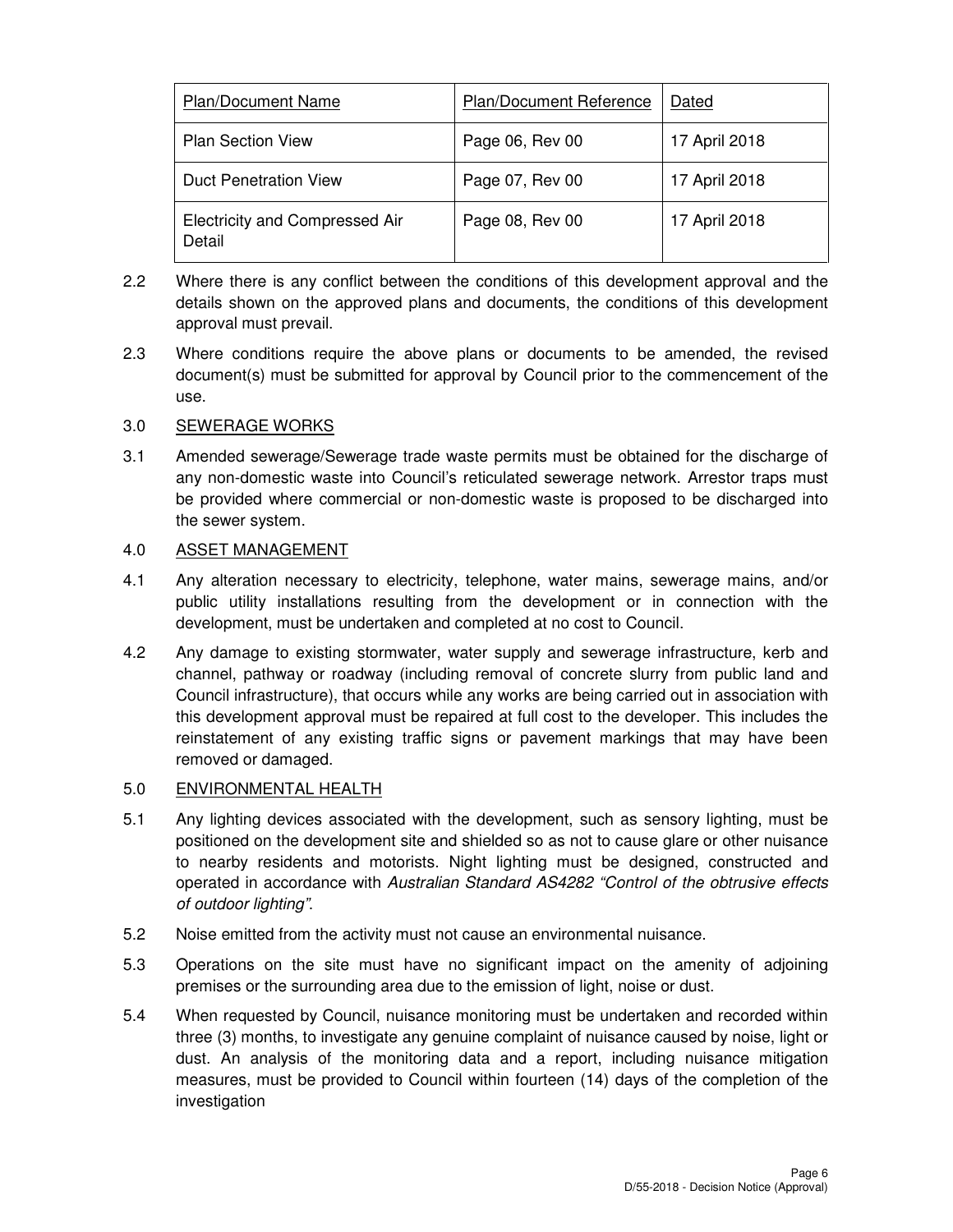- 5.5 Odour and visible contaminants, including but not limited to dust, fume, smoke, aerosols, overspray or particulates, must not be released to the environment in a manner that will or may cause environmental nuisance or harm unless such release is authorised by Council.
- 5.6 No contaminants are permitted to be released to land or water, including soil, silt, oils, detergents, et cetera. Any wash-down areas used for the maintenance or cleaning of equipment (including vehicles) must be appropriately bunded and drained to the sewer network in accordance with a trade waste permit.

## 6.0 SURFACE COATING AND SPRAY PAINTING (ERA 38)

- 6.1 Surface coating and spray painting must be carried out in a fully enclosed booth built to Australian Standard AS4114.1:2003 "Spray painting booths, designated spray painting areas and paint mixing rooms Part 1: Design, construction and testing" and Australian Standard AS4114.2:2003 "Spray painting booths, designated spray painting area and paint mixing rooms Part 2: Installation and maintenance".
- 6.2 Certification that the surface coating or spray painting booth has been built and installed in accordance with Australian Standard AS4114.1:2003 and Australian Standard AS4114.2:2003 must be provided to Council prior to the commencement of the use.

## 7.0 OPERATING PROCEDURES

7.1 All construction materials, waste, waste skips, machinery and contractors' vehicles must be located and stored or parked within the development site. Storage of materials or parking of construction machinery or contractors' vehicles must not occur within Alexandra Street.

#### ADVISORY NOTES

### NOTE 1. Aboriginal Cultural Heritage

It is advised that under section 23 of the Aboriginal Cultural Heritage Act 2003, a person who carries out an activity must take all reasonable and practicable measures to ensure the activity does not harm Aboriginal cultural heritage (the "cultural heritage duty of care"). Maximum penalties for breaching the duty of care are listed in the Aboriginal cultural heritage legislation. The information on Aboriginal cultural heritage is available on the Department of Aboriginal and Torres Strait Islander and Partnerships website www.datsip.qld.gov.au.

## NOTE 2. Asbestos Removal

Any demolition and/or removal works involving asbestos materials must be undertaken in accordance with the requirements of the Work Health and Safety Act 2011 and Public Health Act 2005.

#### NOTE 3. General Environmental Duty

General environmental duty under the Environmental Protection Act 1994 prohibits unlawful environmental nuisance caused by noise, aerosols, particles, dust, ash, fumes, light, odour or smoke beyond the boundaries of the development site during all stages of the development including earthworks, construction and operation.

## NOTE 4. General Safety Of Public During Construction

The Work Health and Safety Act 2011 and Manual of Uniform Traffic Control Devices must be complied with in carrying out any construction works, and to ensure safe traffic control and safe public access in respect of works being constructed on a road.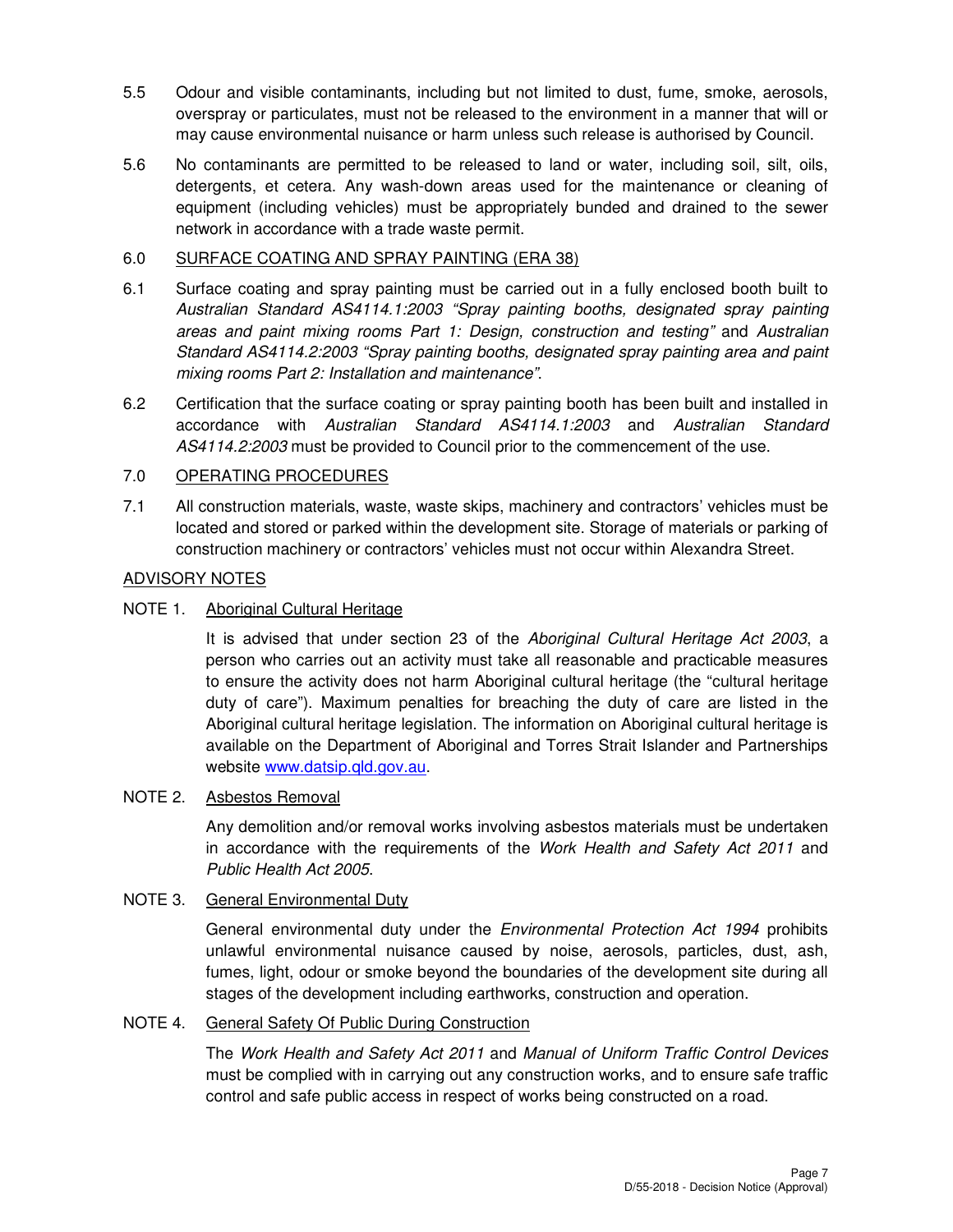## NOTE 5. Infrastructure Charges Notice

There are no Infrastructure Charges for this development as there is no increase in the Gross Floor Area or impervious area.

## NOTE 6. Duty to Notify of Environmental Harm

If a person becomes aware that serious or material environmental harm is caused or threatened by an activity or an associated activity, that person has a duty to notify Rockhampton Regional Council.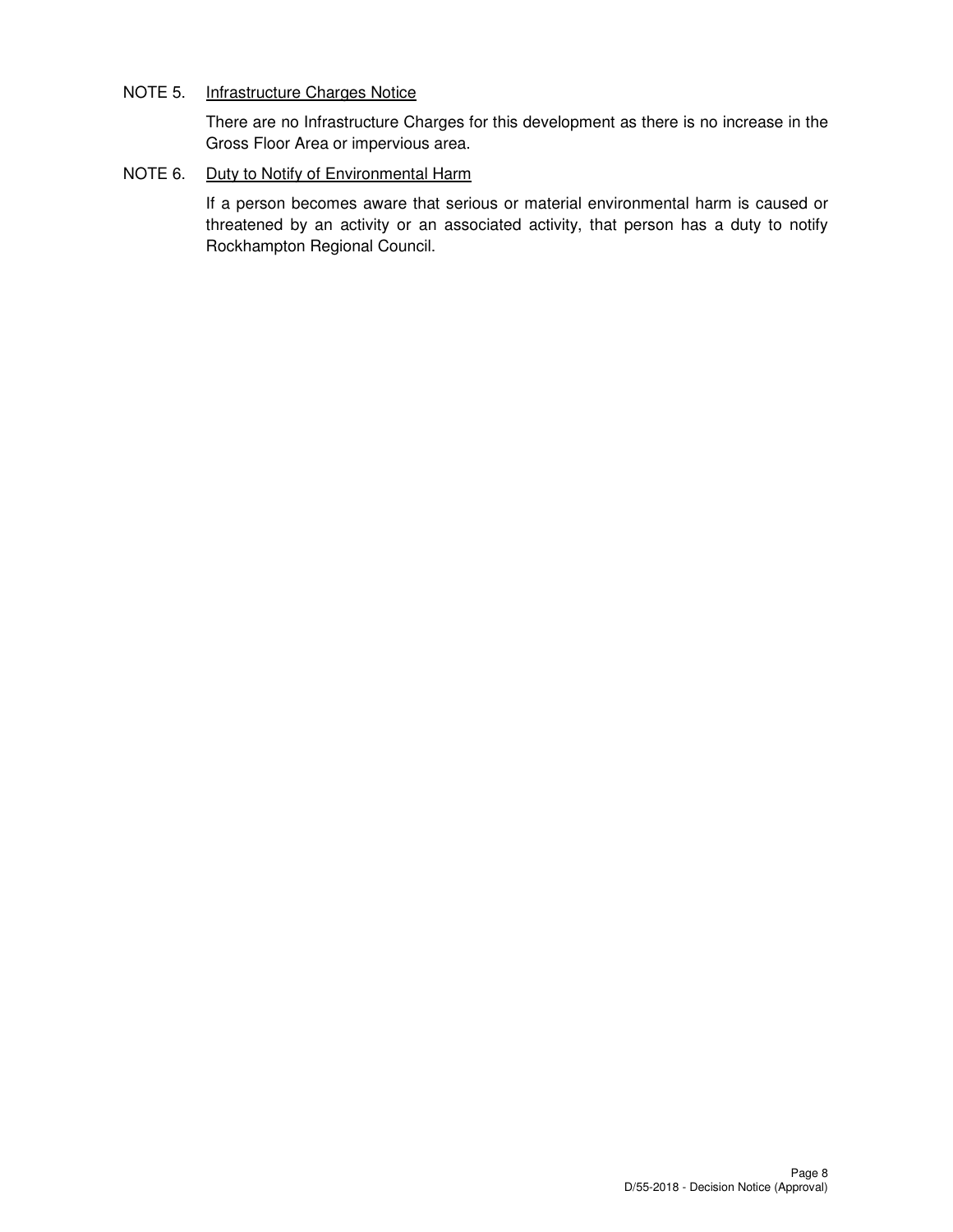

# **Attachment 2 - Appeal Rights**

PLANNING ACT 2016

The following is an extract from the Planning Act 2016 (Chapter 6)

#### **Appeal rights**

#### **229 Appeals to tribunal or P&E Court**

- (1) Schedule 1 states—
	- (a) matters that may be appealed to— (i) either a tribunal or the P&E Court; or (ii) only a tribunal; or (iii) only the P&E Court; and
	- (b) the person—
		- (i) who may appeal a matter (the **appellant**); and
		- (ii) who is a respondent in an appeal of the matter; and (iii) who is a co-respondent in an appeal of the matter; and
		- (iv) who may elect to be a co-respondent in an appeal of the matter.
- (2) An appellant may start an appeal within the appeal period.
- (3) The **appeal period** is—
	- (a) for an appeal by a building advisory agency—10 business days after a decision notice for the decision is given to the agency or
	- (b) for an appeal against a deemed refusal—at any time after the deemed refusal happens; or
	- (c) for an appeal against a decision of the Minister, under chapter 7, part 4, to register premises or to renew the registration of premises—20 business days after a notice is published under section 269(3)(a) or (4); or
	- (d) for an appeal against an infrastructure charges notice— 20 business days after the infrastructure charges notice is given to the person; or
	- (e) for an appeal about a deemed approval of a development application for which a decision notice has not been given—30 business days after the applicant gives the deemed approval notice to the assessment manager; or
	- (f) for any other appeal—20 business days after a notice of the decision for the matter, including an enforcement notice, is given to the person.
	- Note—

See the P&E Court Act for the court's power to extend the appeal period.

- (4) Each respondent and co-respondent for an appeal may be heard in the appeal.
- (5) If an appeal is only about a referral agency's response, the assessment manager may apply to the tribunal or P&E Court to withdraw from the appeal.
- (6) To remove any doubt, it is declared that an appeal against an infrastructure charges notice must not be about—
	- (a) the adopted charge itself; or
	- (b) for a decision about an offset or refund—
		- (i) the establishment cost of trunk infrastructure identified in a LGIP; or
		- (ii) the cost of infrastructure decided using the method
- included in the local government's charges resolution. **230 Notice of appeal**
- (1) An appellant starts an appeal by lodging, with the registrar of the tribunal or P&E Court, a notice of appeal that—
	- (a) is in the approved form; and
	- (b) succinctly states the grounds of the appeal.
- (2) The notice of appeal must be accompanied by the required fee.
- (3) The appellant or, for an appeal to a tribunal, the registrar must, within the service period, give a copy of the notice of appeal to—
- (a) the respondent for the appeal; and
- (b) each co-respondent for the appeal; and
- (c) for an appeal about a development application under schedule 1, table 1, item 1—each principal submitter for the development application; and
- (d) for an appeal about a change application under schedule 1, table 1, item 2—each principal submitter for the change application; and
- (e) each person who may elect to become a co-respondent for the appeal, other than an eligible submitter who is not a principal submitter in an appeal under paragraph  $(c)$  or  $(d)$ ; and
- (f) for an appeal to the P&E Court—the chief executive; and
- (g) for an appeal to a tribunal under another Act—any other person who the registrar considers appropriate.
- (4) The **service period** is—
	- (a) if a submitter or advice agency started the appeal in the P&E Court—2 business days after the appeal is started; or
	- (b) otherwise—10 business days after the appeal is started.
- (5) A notice of appeal given to a person who may elect to be a co-respondent must state the effect of subsection
- (6) A person elects to be a co-respondent by filing a notice of election, in the approved form, within 10 business days after the notice of appeal is given to the person*.*
- **231 Other appeals**
- (1) Subject to this chapter, schedule 1 and the P&E Court Act, unless the Supreme Court decides a decision or other matter under this Act is affected by jurisdictional error, the decision or matter is non-appealable.
- (2) The Judicial Review Act 1991, part 5 applies to the decision or matter to the extent it is affected by jurisdictional error.
- (3) A person who, but for subsection (1) could have made an application under the Judicial Review Act 1991 in relation to the decision or matter, may apply under part 4 of that Act for a statement of reasons in relation to the decision or matter.
- (4) In this section— **decision** includes—
	- (a) conduct engaged in for the purpose of making a decision; and
	- (b) other conduct that relates to the making of a decision; and
	- (c) the making of a decision or the failure to make a decision; and
	- (d) a purported decision; and
	- (e) a deemed refusal.

**non-appealable**, for a decision or matter, means the decision or matter—

- (a) is final and conclusive; and
- (b) may not be challenged, appealed against, reviewed, quashed, set aside or called into question in any other way under the Judicial Review Act 1991 or otherwise, whether by the Supreme Court, another court, a tribunal or another entity; and
- (c) is not subject to any declaratory, injunctive or other order of the Supreme Court, another court, a tribunal or another entity on any ground.

#### **232 Rules of the P&E Court**

- (1) A person who is appealing to the P&E Court must comply with the rules of the court that apply to the appeal.
- (2) However, the P&E Court may hear and decide an appeal even if the person has not complied with rules of the P&E Court.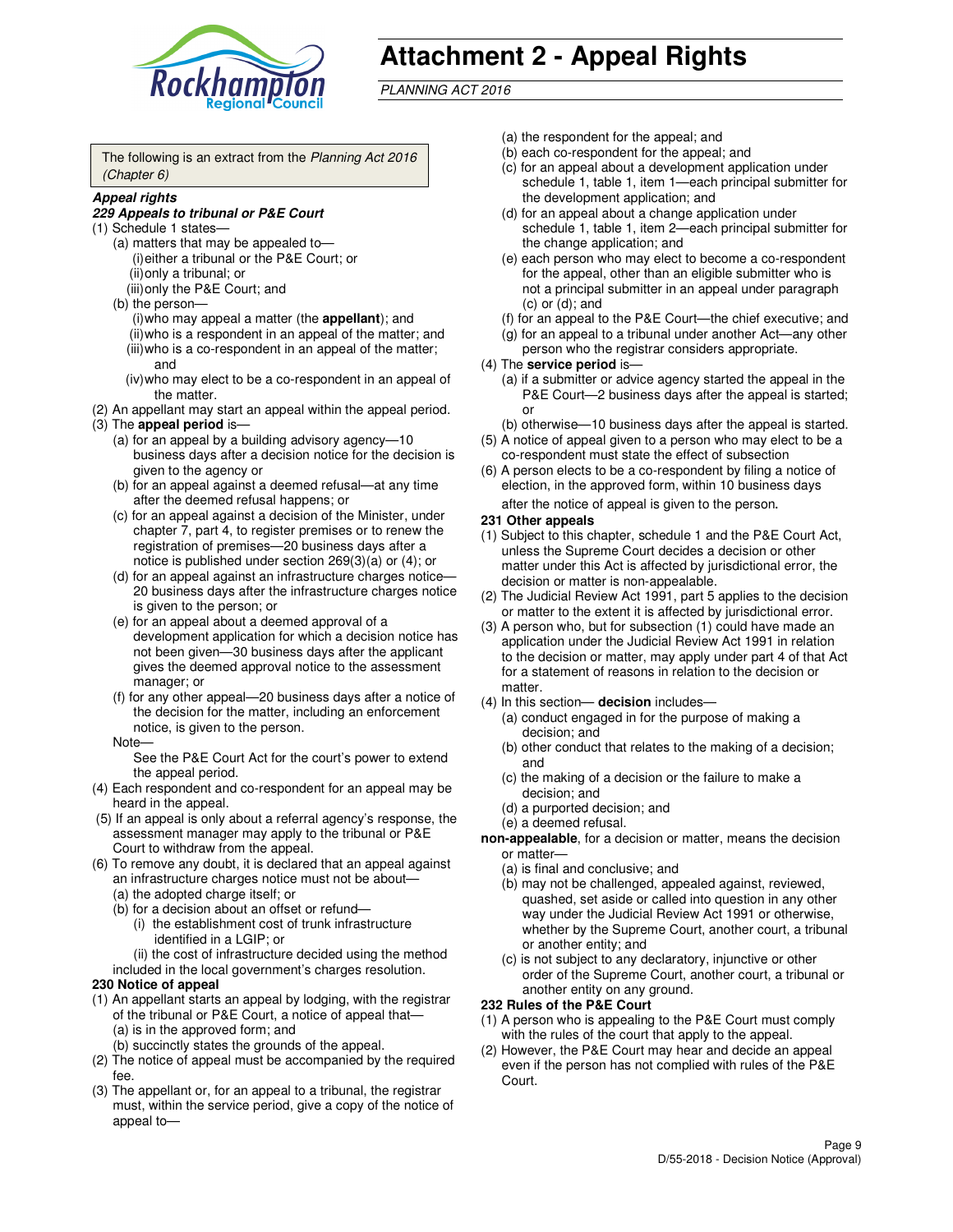

## **Appeal Rights**

PLANNING ACT 2016

## **Schedule 1**

## **Appeals section 229**

#### **1 Appeal rights and parties to appeals**

- (1) Table 1 states the matters that may be appealed to—(a) the P&E court; or (b) a tribunal.
- (2) However, table 1 applies to a tribunal only if the matter involves—
	- (a) the refusal, or deemed refusal of a development application, for—
	- (i) a material change of use for a classified building; or
	- (ii) operational work associated with building work, a retaining wall, or a tennis court; or
	- (b) a provision of a development approval for—
	- (i) a material change of use for a classified building; or
- (ii) operational work associated with building work, a retaining wall, or a tennis court; or
	- (c) if a development permit was applied for—the decision to give a preliminary approval for—
		- (i) a material change of use for a classified building; or
		- (ii) operational work associated with building work, a retaining wall, or a tennis court; or
	- (d) a development condition if—
		- (i) the development approval is only for a material change of use that involves the use of a building classified under the Building Code as a class 2 building; and
		- (ii) the building is, or is proposed to be, not more than 3 storeys; and
		- (iii) the proposed development is for not more than 60 sole-occupancy units; or
	- (e) a decision for, or a deemed refusal of, an extension application for a development approval that is only for a material change of use of a classified building; or
	- (f) a decision for, or a deemed refusal of, a change application for a development approval that is only for a material change of use of a classified building; or
	- (g) a matter under this Act, to the extent the matter relates to—
		- (i) the Building Act, other than a matter under that Act that may or must be decided by the Queensland Building and Construction Commission; or
		- (ii) the Plumbing and Drainage Act, part 4 or 5; or
	- (h) a decision to give an enforcement notice in relation to a matter under paragraphs (a) to (g); or
	- (i) a decision to give an infrastructure charges notice; or
	- (j) the refusal, or deemed refusal, of a conversion application; or
	- (k) a matter that, under another Act, may be appealed to the tribunal; or
	- (l) a matter prescribed by regulation.
- (3) Also, table 1 does not apply to a tribunal if the matter
	- involves—
	- (a) for a matter in subsection  $(2)(a)$  to  $(d)$ 
		- (i) a development approval for which the development application required impact assessment; and
		- (ii) a development approval in relation to which the assessment manager received a properly made submission for the development application; or
	- (b) a provision of a development approval about the identification or inclusion, under a variation approval, of a matter for the development.
- (4) Table 2 states the matters that may be appealed only to the P&E Court.
- (5) Table 3 states the matters that may be appealed only to the tribunal.
- (6) In each table—
	- (a) column 1 states the appellant in the appeal; and
	- (b) column 2 states the respondent in the appeal; and
	- (c) column 3 states the co-respondent (if any) in the appeal; and
	- (d) column 4 states the co-respondents by election (if any) in the appeal.
- $(7)$  If the chief executive receives a notice of appeal under section  $230(3)(f)$ , the chief executive may elect to be a corespondent in the appeal.

| Table 1<br>Appeals to the P&E Court and, for certain matters, to a tribunal                                      |                                                                                                                                                                                                                            |                        |                                |
|------------------------------------------------------------------------------------------------------------------|----------------------------------------------------------------------------------------------------------------------------------------------------------------------------------------------------------------------------|------------------------|--------------------------------|
| 1. Development applications<br>An appeal may be made against-<br>(c) a provision of the development approval; or | (a) the refusal of all or part of the development application; or<br>(b) the deemed refusal of the development application; or<br>(d) if a development permit was applied for—the decision to give a preliminary approval. |                        |                                |
| Column 1                                                                                                         | Column 2                                                                                                                                                                                                                   | Column 3               | Column 4                       |
| Appellant                                                                                                        | Respondent                                                                                                                                                                                                                 | Co-respondent          | Co-respondent by election      |
|                                                                                                                  |                                                                                                                                                                                                                            | $(if$ any)             | $($ if any $)$                 |
| The applicant                                                                                                    | The assessment                                                                                                                                                                                                             | If the appeal is about | 1 A concurrence agency that is |
|                                                                                                                  | manager                                                                                                                                                                                                                    | a concurrence          | not a co-respondent            |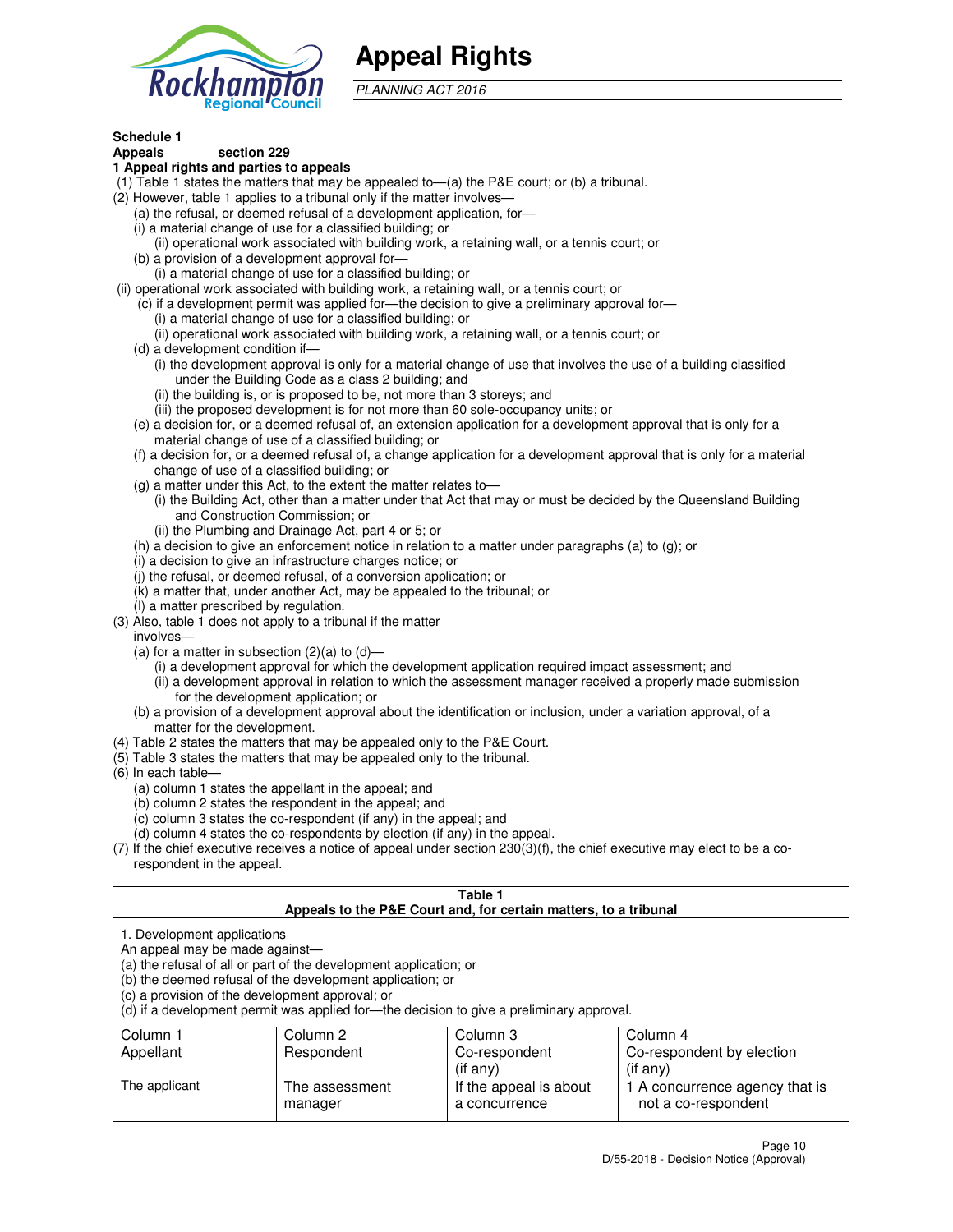|                                                                                                                                                                                                         | Table 1<br>Appeals to the P&E Court and, for certain matters, to a tribunal                                                   |                                                                 |                                                                                                                                                                                                                                                                                                                                                 |  |
|---------------------------------------------------------------------------------------------------------------------------------------------------------------------------------------------------------|-------------------------------------------------------------------------------------------------------------------------------|-----------------------------------------------------------------|-------------------------------------------------------------------------------------------------------------------------------------------------------------------------------------------------------------------------------------------------------------------------------------------------------------------------------------------------|--|
|                                                                                                                                                                                                         |                                                                                                                               | agency's referral<br>response-the<br>concurrence agency         | 2 If a chosen Assessment<br>manager is the respondent-<br>the prescribed assessment<br>manager<br>3 Any eligible advice agency for<br>the application<br>4 Any eligible submitter for the<br>application                                                                                                                                        |  |
| 2. Change applications<br>An appeal may be made against-<br>(b) a deemed refusal of a change application.                                                                                               |                                                                                                                               |                                                                 | (a) a responsible entity's decision for a change application, other than a decision made by the P&E court; or                                                                                                                                                                                                                                   |  |
| Column 1<br>Appellant                                                                                                                                                                                   | Column <sub>2</sub><br>Respondent                                                                                             | Column <sub>3</sub><br>Co-respondent<br>(if any)                | Column 4<br>Co-respondent by election<br>(if any)                                                                                                                                                                                                                                                                                               |  |
| 1 The applicant<br>2 If the responsible<br>entity is the<br>assessment<br>manager-an<br>affected entity that<br>gave a pre-request<br>notice or response<br>notice                                      | The responsible<br>entity                                                                                                     | If an affected entity<br>starts the appeal-the<br>applicant     | 1 A concurrence agency for the<br>development application<br>2 If a chosen assessment<br>manager is the respondent-<br>the prescribed assessment<br>manager<br>3 A private certifier for the<br>development application<br>4 Any eligible advice agency for<br>the change application<br>5 Any eligible submitter for the<br>change application |  |
| 3. Extension applications<br>An appeal may be made against-                                                                                                                                             | (a) the assessment manager's decision about an extension application; or<br>(b) a deemed refusal of an extension application. |                                                                 |                                                                                                                                                                                                                                                                                                                                                 |  |
| Column 1<br>Appellant                                                                                                                                                                                   | Column <sub>2</sub><br>Respondent                                                                                             | Column 3<br>Co-respondent<br>(if any)                           | Column 4<br>Co-respondent by election<br>(if any)                                                                                                                                                                                                                                                                                               |  |
| 1 The applicant<br>1<br>For a matter other<br>2<br>than a deemed<br>refusal of an<br>extension<br>application $-$ a<br>concurrence<br>agency, other than<br>the chief executive,<br>for the application | The assessment<br>manager                                                                                                     | If a concurrence<br>agency starts the<br>appeal - the applicant | If a chosen assessment<br>manager is the respondent - the<br>prescribed assessment manager                                                                                                                                                                                                                                                      |  |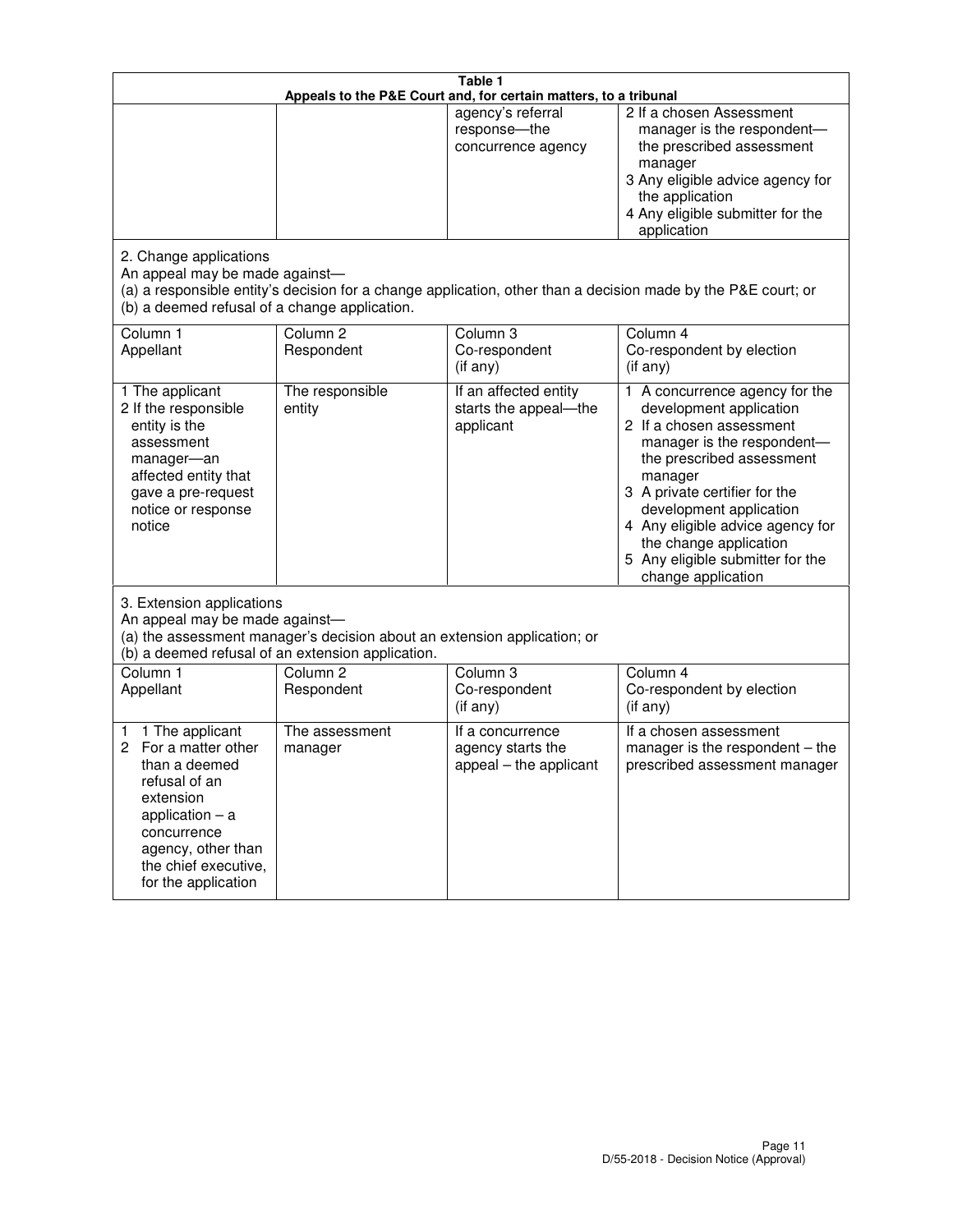#### **Table 1 Appeals to the P&E Court and, for certain matters, to a tribunal**

4. Infrastructure charges notices

An appeal may be made against an infrastructure charges notice on 1 or more of the following grounds

- a) The notice involved an error relating to
	- (i) The application of the relevant adopted charge; or
- Examples of errors in applying an adopted charge
	- The incorrect application of gross floor area for a non-residential development
	- Applying an incorrect 'use category', under a regulation, to the development
		- (i) The working out of extra demands, for section 120; or
		- (ii) An offset or refund; or
- b) The was no decision about an offset or refund; or
- c) If the infrastructure charges notice states a refund will be given the timing for giving the refund; or
- d) The amount of the charge is so unreasonable that no reasonable relevant local government could have imposed the amount.

| Column 1<br>Appellant                                    | Column 2<br>Respondent                                                    | Column 3<br>Co-respondent<br>$($ if any $)$ | Column 4<br>Co-respondent by election<br>$($ if any $)$ |
|----------------------------------------------------------|---------------------------------------------------------------------------|---------------------------------------------|---------------------------------------------------------|
| The person given the<br>Infrastructure charges<br>notice | The local government<br>that gave the<br>infrastructure charges<br>notice |                                             |                                                         |

5. Conversion applications

An appeal may be made against—

(a) the refusal of a conversion application; or

(b) a deemed refusal of a conversion application.

| Column 1<br>Appellant | Column 2<br>Respondent                                                  | Column 3<br>Co-respondent<br>$($ if any $)$ | Column 4<br>Co-respondent by election<br>$($ if any $)$ |
|-----------------------|-------------------------------------------------------------------------|---------------------------------------------|---------------------------------------------------------|
| The applicant         | The local government<br>to which the conversion<br>application was made |                                             |                                                         |

6. Enforcement notices

An appeal may be made against the decision to give an enforcement notice.

| Column 1<br>Appellant                      | Column 2<br>Respondent       | Column 3<br>Co-respondent<br>$($ if any $)$ | Column 4<br>Co-respondent by election<br>(if any)                                                                                                                          |
|--------------------------------------------|------------------------------|---------------------------------------------|----------------------------------------------------------------------------------------------------------------------------------------------------------------------------|
| The person given the<br>enforcement notice | The enforcement<br>authority |                                             | If the enforcement authority is<br>not the local government for<br>the premises in relation to which<br>the offence is alleged to have<br>happened-the local<br>government |

#### **Table 2 Appeals to the P&E Court only**

1. Appeals from tribunal

An appeal may be made against a decision of a tribunal, other than a decision under

section 252, on the ground of—

(a) an error or mistake in law on the part of the tribunal; or

(b) jurisdictional error.

| Column 1<br>Appellant                             | Column 2<br>Respondent                                    | Column 3<br>Co-respondent<br>(if any) | Column 4<br>Co-respondent by election<br>(if any) |
|---------------------------------------------------|-----------------------------------------------------------|---------------------------------------|---------------------------------------------------|
| A party to the<br>proceedings for the<br>decision | The other party to the<br>proceedings for the<br>decision | -                                     |                                                   |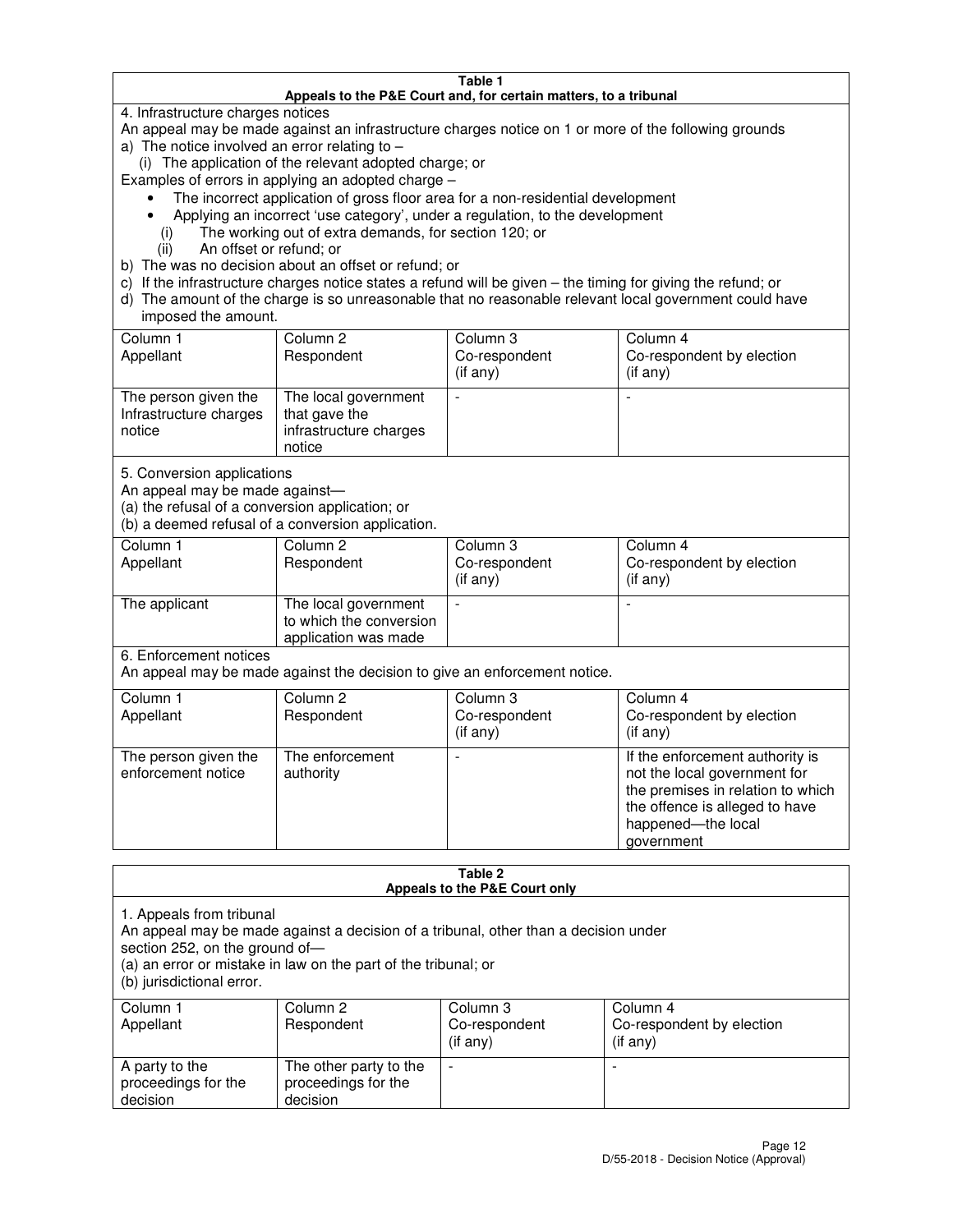#### **Table 2 Appeals to the P&E Court only**

2. Eligible submitter appeals

An appeal may be made against the decision to give a development approval, or an approval for a change application, to the extent that the decision relates to—

(a) any part of the development application for the development approval that required impact assessment; or (b) a variation request.

| Column 1<br>Appellant                                                                                                                                                                        | Column 2<br>Respondent                                                                                                                                                                                                                  | Column 3<br>Co-respondent<br>$($ if any $)$                                                                             | Column 4<br>Co-respondent by election<br>(if any)                                                         |
|----------------------------------------------------------------------------------------------------------------------------------------------------------------------------------------------|-----------------------------------------------------------------------------------------------------------------------------------------------------------------------------------------------------------------------------------------|-------------------------------------------------------------------------------------------------------------------------|-----------------------------------------------------------------------------------------------------------|
| 1 For a development<br>application-an<br>eligible submitter for<br>the development<br>application<br>2 For a change<br>application-an<br>eligible submitter for<br>the change<br>application | 1 For a development<br>application-the<br>assessment<br>manager<br>2 For a change<br>application-the<br>responsible entity                                                                                                              | 1 The applicant<br>2 If the appeal is<br>about a concurrence<br>agency's referral<br>response-the<br>concurrence agency | Another eligible<br>submitter for the<br>application                                                      |
| required impact assessment; or<br>(b) a variation request.                                                                                                                                   | 3. Eligible submitter and eligible advice agency appeals<br>An appeal may be made against a provision of a development approval, or failure to<br>include a provision in the development approval, to the extent the matter relates to- |                                                                                                                         | (a) any part of the development application or the change application, for the development approval, that |
| Column <sub>1</sub><br>Appellant                                                                                                                                                             | Column <sub>2</sub><br>Respondent                                                                                                                                                                                                       | Column 3<br>Co-respondent<br>$(if$ any)                                                                                 | Column <sub>4</sub><br>Co-respondent by election<br>(i f any)                                             |
| 1 For a development<br>application-an<br>eligible submitter for<br>the development<br>application                                                                                            | 1 For a development<br>application-the<br>assessment<br>manager<br>2 For a change                                                                                                                                                       | 1 The applicant<br>2 If the appeal is<br>about a concurrence<br>agency's referral<br>response---the                     | Another eligible submitter for the<br>application                                                         |

concurrence agency

change application 4. Compensation claims

2 For a change application—an eligible submitter for

the change application 3 An eligible advice agency for the development application or

An appeal may be made against—

(a) a decision under section 32 about a compensation claim; or

(b) a decision under section 265 about a claim for compensation; or

application—the responsible entity

(c) a deemed refusal of a claim under paragraph (a) or (b).

| Column 1<br>Appellant                      | Column 2<br>Respondent                                 | Column 3<br>Co-respondent<br>(if any) | Column 4<br>Co-respondent by election<br>(if any) |
|--------------------------------------------|--------------------------------------------------------|---------------------------------------|---------------------------------------------------|
| A person dissatisfied<br>with the decision | The local<br>government to which<br>the claim was made |                                       |                                                   |
| 5. Registered premises                     |                                                        |                                       |                                                   |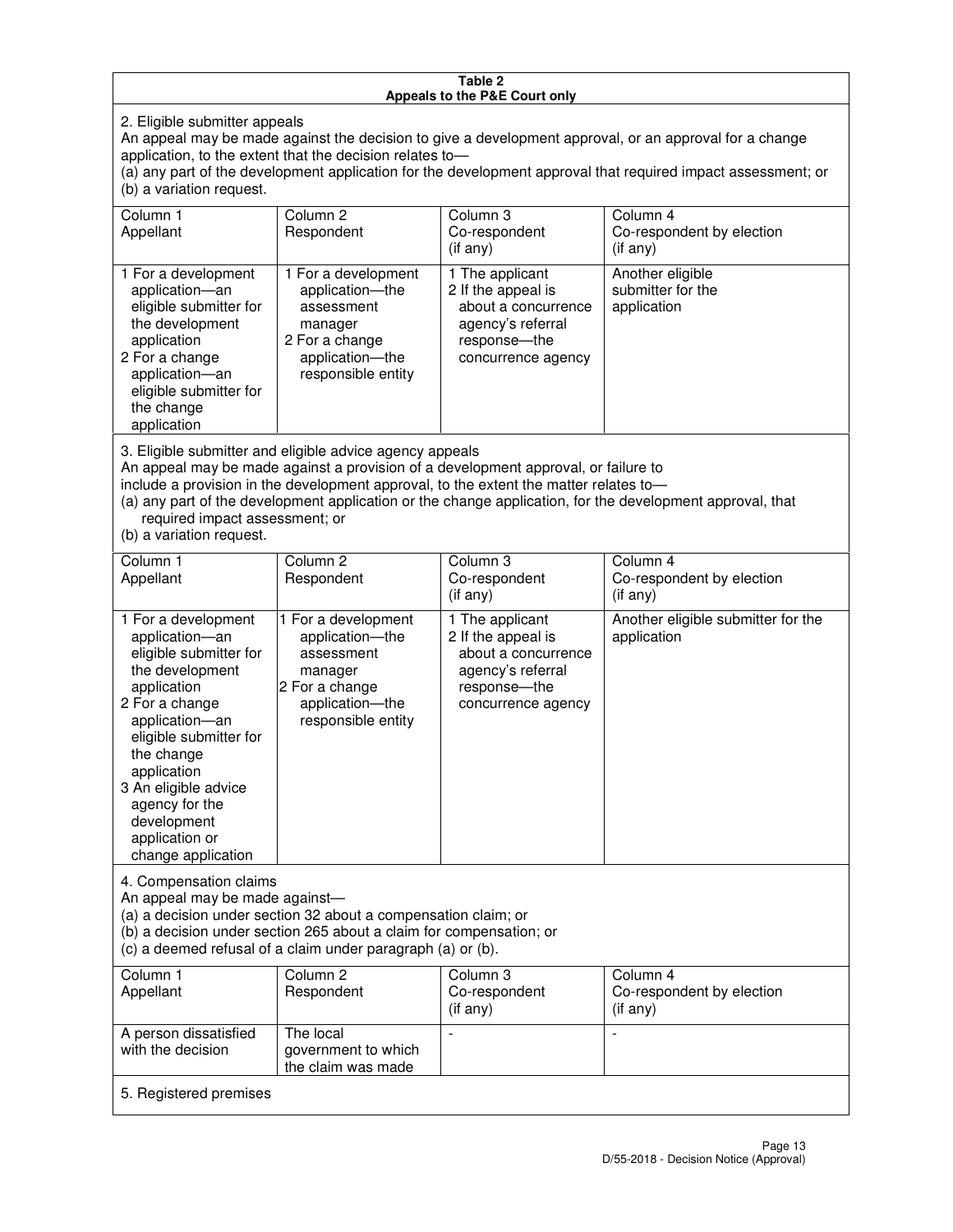| Table 2                                                                                                                                                                                                                                                                                                              |                                   |                                                                           |                                                                                                                                                                             |
|----------------------------------------------------------------------------------------------------------------------------------------------------------------------------------------------------------------------------------------------------------------------------------------------------------------------|-----------------------------------|---------------------------------------------------------------------------|-----------------------------------------------------------------------------------------------------------------------------------------------------------------------------|
| Appeals to the P&E Court only<br>An appeal may be made against a decision of the Minister under chapter 7, part 4.                                                                                                                                                                                                   |                                   |                                                                           |                                                                                                                                                                             |
| Column 1                                                                                                                                                                                                                                                                                                             | Column <sub>2</sub>               | Column <sub>3</sub>                                                       | Column 4                                                                                                                                                                    |
| Appellant                                                                                                                                                                                                                                                                                                            | Respondent                        | Co-respondent<br>(if any)                                                 | Co-respondent by election<br>(if any)                                                                                                                                       |
| 1 A person given a<br>decision notice about<br>the decision<br>2 If the decision is to<br>register premises or<br>renew the<br>registration of<br>premises-an owner<br>or occupier of<br>premises in the<br>affected area for the<br>registered premises<br>who is dissatisfied<br>with the decision                 | <b>The Minister</b>               | ÷,                                                                        | If an owner or occupier starts the<br>appeal – the owner of the<br>registered premises                                                                                      |
| 6. Local laws<br>An appeal may be made against a decision of a local government, or conditions applied,<br>under a local law about-<br>(a) the use of premises, other than a use that is the natural and ordinary consequence of prohibited<br>development; or<br>(b) the erection of a building or other structure. |                                   |                                                                           |                                                                                                                                                                             |
| Column 1<br>Appellant                                                                                                                                                                                                                                                                                                | Column 2<br>Respondent            | Column 3<br>Co-respondent<br>(if any)                                     | Column 4<br>Co-respondent by election<br>(if any)                                                                                                                           |
| A person who-<br>(a) applied for the<br>decision; and<br>(b) is dissatisfied with<br>the decision or<br>conditions.                                                                                                                                                                                                  | The local government              |                                                                           |                                                                                                                                                                             |
|                                                                                                                                                                                                                                                                                                                      |                                   | Table 3<br>Appeals to the tribunal only                                   |                                                                                                                                                                             |
| 1. Building advisory agency appeals                                                                                                                                                                                                                                                                                  |                                   | work required code assessment against the building assessment provisions. | An appeal may be made against giving a development approval for building work to the extent the building                                                                    |
| Column 1<br>Appellant                                                                                                                                                                                                                                                                                                | Column <sub>2</sub><br>Respondent | Column 3<br>Co-respondent<br>(if any)                                     | Column 4<br>Co-respondent by election<br>(if any)                                                                                                                           |
| A building advisory<br>agency for the<br>development application<br>related to the approval                                                                                                                                                                                                                          | The assessment<br>manager         | The applicant                                                             | 1 A concurrence agency for the<br>development application<br>related to the approval<br>2 A private certifier for the<br>development application<br>related to the approval |
| 3. Certain decisions under the Building Act and the Plumbing and Drainage Act<br>An appeal may be made against a decision under-<br>(a) the Building Act, other than a decision made by the Queensland Building and Construction Commission; or<br>(b) the Plumbing and Drainage Act, part 4 or 5.                   |                                   |                                                                           |                                                                                                                                                                             |
| Column 1<br>Appellant                                                                                                                                                                                                                                                                                                | Column <sub>2</sub><br>Respondent | Column 3<br>Co-respondent<br>(if any)                                     | Column 4<br>Co-respondent by election<br>(if any)                                                                                                                           |